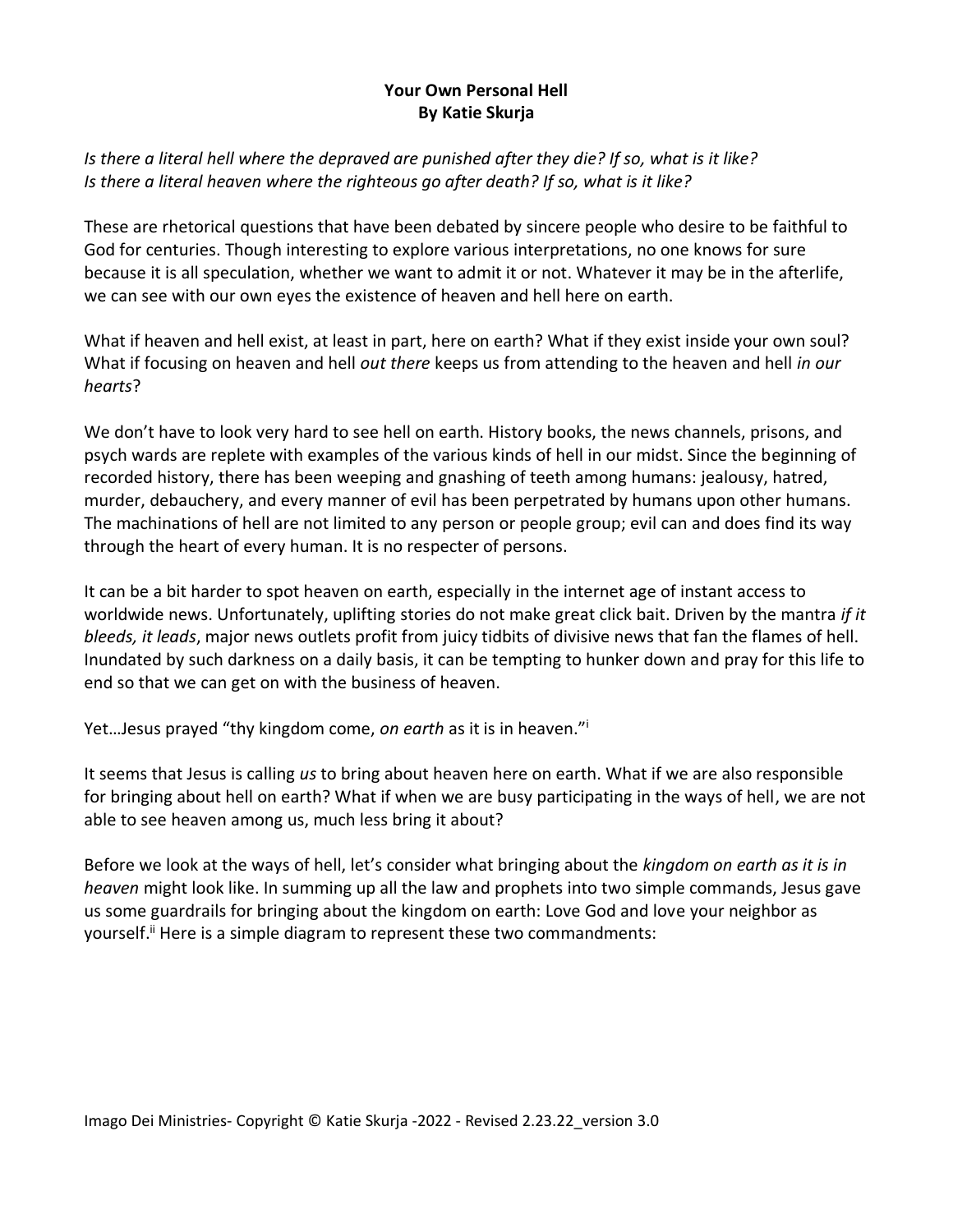

In this diagram, there is a theme of three: God is triune in Father, Son, and Holy Spirit; the You and Me of humanity are triune images of spirit, soul, and body; *and* we are created for relationship with God, self and other. In this model of the kingdom on earth, there is only one God and thus only one true judge. If we start the gospel story with Genesis 1, we will affirm all humans have significance, value, worth, and dignity by virtue of the fact of being created in the image of God. After creating us *mere mortals*, God's judgment is this: very good.

We are all image bearers created to shine the Light of Christ into the world. Nothing or no one is meant to take the place of God as judge or the source of our significance, value, worth, and dignity. To do so is to fall into idolatry and makes us a victim, serving the wrong master. When we take the role of either savior or judge over others, we make ourselves little gods in an inverse kingdom. This kingdom is meant to steal, kill, and destroy, causing us to be bound up by a hell on earth.



Known as the Drama Triangle in the therapeutic world, the beginning of this inverse kingdom can be found in Genesis 3. As prototypes of all of humanity, Adam and Eve are tempted to believe they are victims of a mean God who is holding out on them by not letting them be like God. In wanting to be something other than what they are created to be, they fall into self-judgment. What God judged to be *very good*, a human created in the image of God, is now *not good enough.* In turning to the other for significance, value, worth, and dignity, hell on earth is ushered in. This "first gavel" moment set the

Imago Dei Ministries- Copyright © Katie Skurja -2022 - Revised 2.23.22\_version 3.0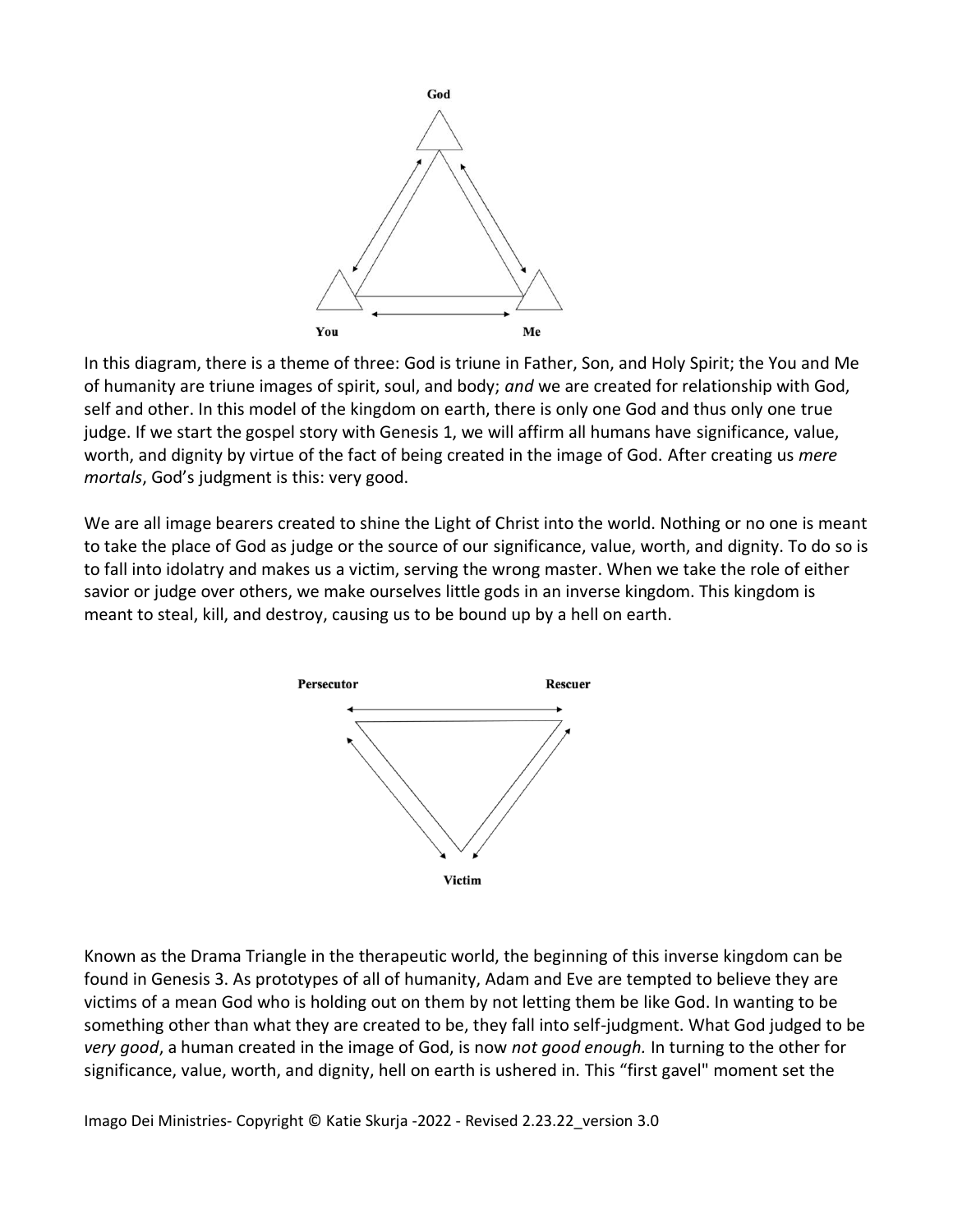stage for generations to come; we came to realize how easily a gavel fits in the human hand. We have pounded away at each other ever since.

While the kingdom of God operates by the two simple rules of *Love God and love your neighbor as yourself*, the inverse kingdom plays by a different set of rules: fear, blame, control, and manipulation. It is a shame generator. While the kingdom of God levels the playing field of humanity in terms of worth, value, and dignity, the inverse kingdom creates dominance hierarchies based on judgements of good/bad, in/out, us/them. It is a zero-sum game. The triune union of God, self, and other is unraveled into a dog-eat-dog world of striving, shame, and a deep sense of separation.

Neurologists and psychiatrists tell us that the left and right sides of the brain think like a predator and prey respectively.<sup>ii</sup> When we consider being created in the image of God, this makes perfect sense. Christ, who is *the* image of the unseen God, is both Lion and Lamb. When these two sides work together without judgment as we see in Christ, neither side operates as predator or prey. "But what about Jesus on the cross?" you might say. "Wasn't he prey then to the predators who killed him?" Though victimized, Jesus was not their victim. Victim is an identity rooted in the inverse kingdom of hell. In what seems like a very calm and matter-of-fact way, Jesus told Pontius Pilate that he chooses to lay his life down.<sup>iv</sup>

In taking on human flesh and stepping into the triune relationship of God, self, and other as one of us, he showed us how to accept the fullness of what it means to be human, both Lion *and* Lamb, without acting like *either* a predator or prey.

When we deny our humanity, dwelling in the inverse kingdom of hell, we will invariably act out in the various ways of predator and prey. On the predator side, it's the realization that we can all be vicious and have the capacity for evil. Before you protest your innocence, let's remember scripture says if we have hatred in our hearts, we are guilty of murder.<sup>v</sup> On the prey side, it's the recognition that we are finite, vulnerable, and weak.

By not judging being human as something to be despised, Jesus showed us how to bring about the kingdom and stay out of hell. Though he was unlawfully accused, betrayed, and tortured, Jesus cried out from the cross before taking his last breath, "Father, forgive them for they know not what they have done."<sup>vi</sup>

In the Christian confession of faith, Jesus then descended into hell and set the captives free.

He emptied hell.

And yet . . .

We continually repopulate our personal hell with those we have judged as weak, bad, or unworthy of being forgiven; it is filled with those for whom we cannot or will not declare, "Father, forgive them for they know not what they have done."

Imago Dei Ministries- Copyright © Katie Skurja -2022 - Revised 2.23.22\_version 3.0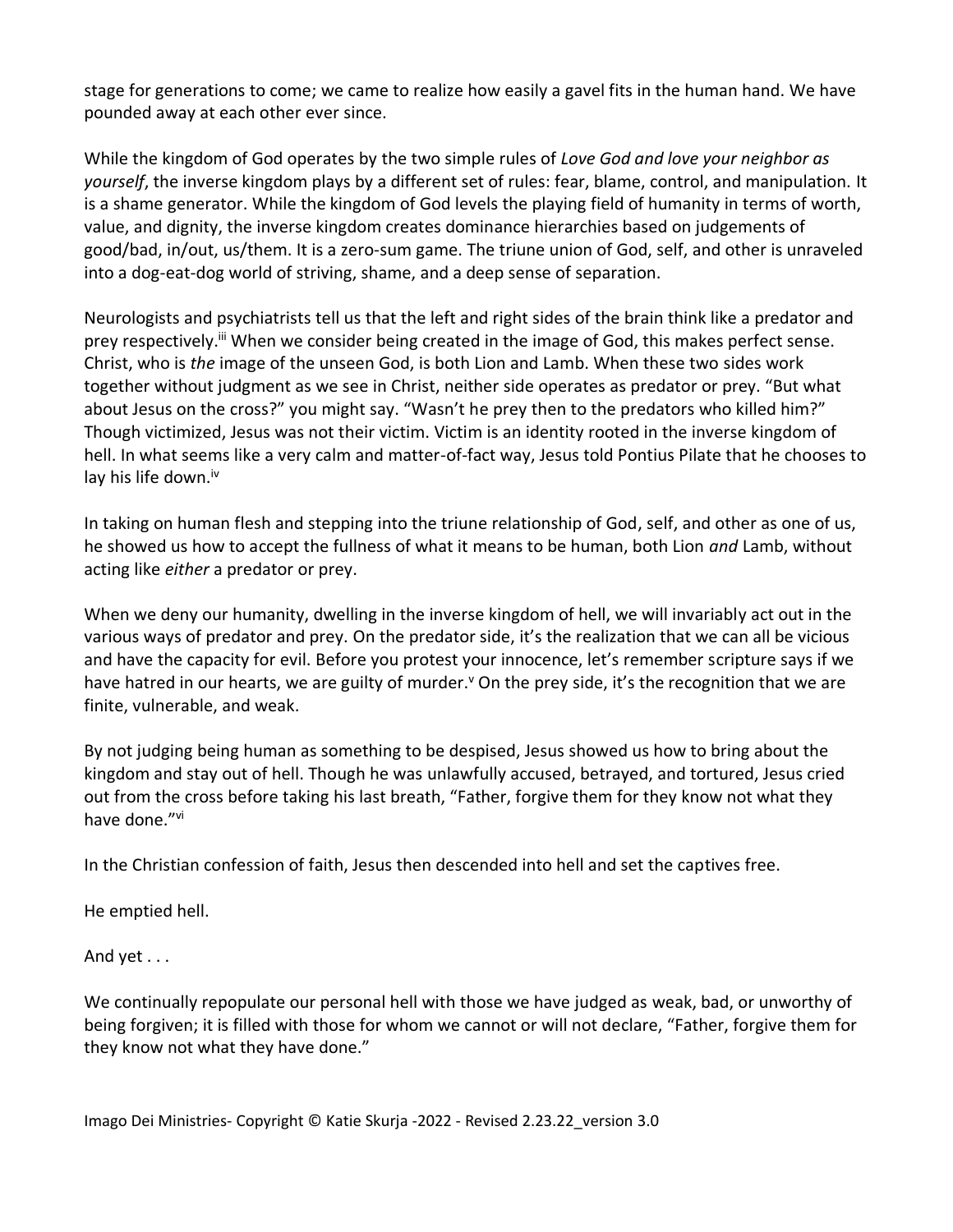Deep down in the dungeon of the soul, each of us has our own personal hell where we keep those who we are viewing from a human point of view, not from God's perspective.<sup>vii</sup> This can include anyone playing the various roles in the inverse kingdom, whether we see them as persecutor, rescuer, or victim. It includes all those we are not seeing through the Light of Christ.

Locked up inside of us are the unforgiven: those who have hurt us, abandoned us, betrayed us, and have failed to love us in various ways. Chained up along the dungeon walls are the abusers, molesters, and those who have committed unspeakable crimes.

Our personal hell not only contains those we have deemed unworthy, but anyone we are still seeing from a one-dimensional point of view – those we pity, obsessively worry about, and those we feel it is our job to rescue. In our deluded sense of self, we are addicted to putting on the superhero cape and playing savior to the poor souls we see as victims of the *real* villains – anyone who disagrees with our point of view. By donning the garb of superhero, we blind ourselves to the fact that we are acting a part in a drama written in hell. The plot twist is predictable – you will also play the persecutor and victim in upcoming scenes.

During a deep time of prayer, after the revelation of this inner hell, I went on a search and rescue mission for those I was holding in the dungeon of my soul. There were the usual suspects of those who had hurt me, betrayed me, and abused me. As I encountered each one, I was overcome with compassion as I brought them to God. I did not want them in my hell. I was shocked, however, to find my younger son crouched in the darkness. Aghast to see him there, I asked God, "Why? Why is my Spencer here?" I sensed God saying, "Because you are worrying about him in a way that I am not. You are not seeing him though my Light." The truth of that statement pierced my heart.

For many years, this beautiful son of mine has been in prodigal journey. Countless times, I have fretted for his safety, prayed for him, and released him back to God. Little did I know that when I saw him as a victim, I was relating to him through hell. The revelation of this brought me to tears. Hastily, I brought him out of my hell and into the Circle of Light, Love, and Truth of the Father, Son, and Spirit. There I asked God how to pray for my son. I saw myself putting warming blankets around him and I prayed for the Light to penetrate his darkness.

In the following days, my soul was expansive and filled with hope. I found myself relating to Spencer with a newfound freedom, both in person and in my times of prayer. Several few weeks later, he mentioned that "it felt like someone was looking out for him." He got a job and found a healthier place to live. When I commented how it seemed the darkness had lifted from him, he said, "I have turned over a new leaf. Maybe a whole bunch of leaves."

It can be tricky to understand the difference between relating to someone as a victim (loss of agency, fragile, broken, lost, delinquent, abused, innocent victim, incapable of change, pathetic, etc.) and having compassion for the ways a person has been victimized. The difference, however, is crucial in the process of keeping our hell empty and bringing about heaven on earth.

Imago Dei Ministries- Copyright © Katie Skurja -2022 - Revised 2.23.22\_version 3.0 At this point in our human development, it seems to be common knowledge that behind every bully is a scared, insecure child. I often say, *the bigger the bully, the bigger the baby hiding behind it.*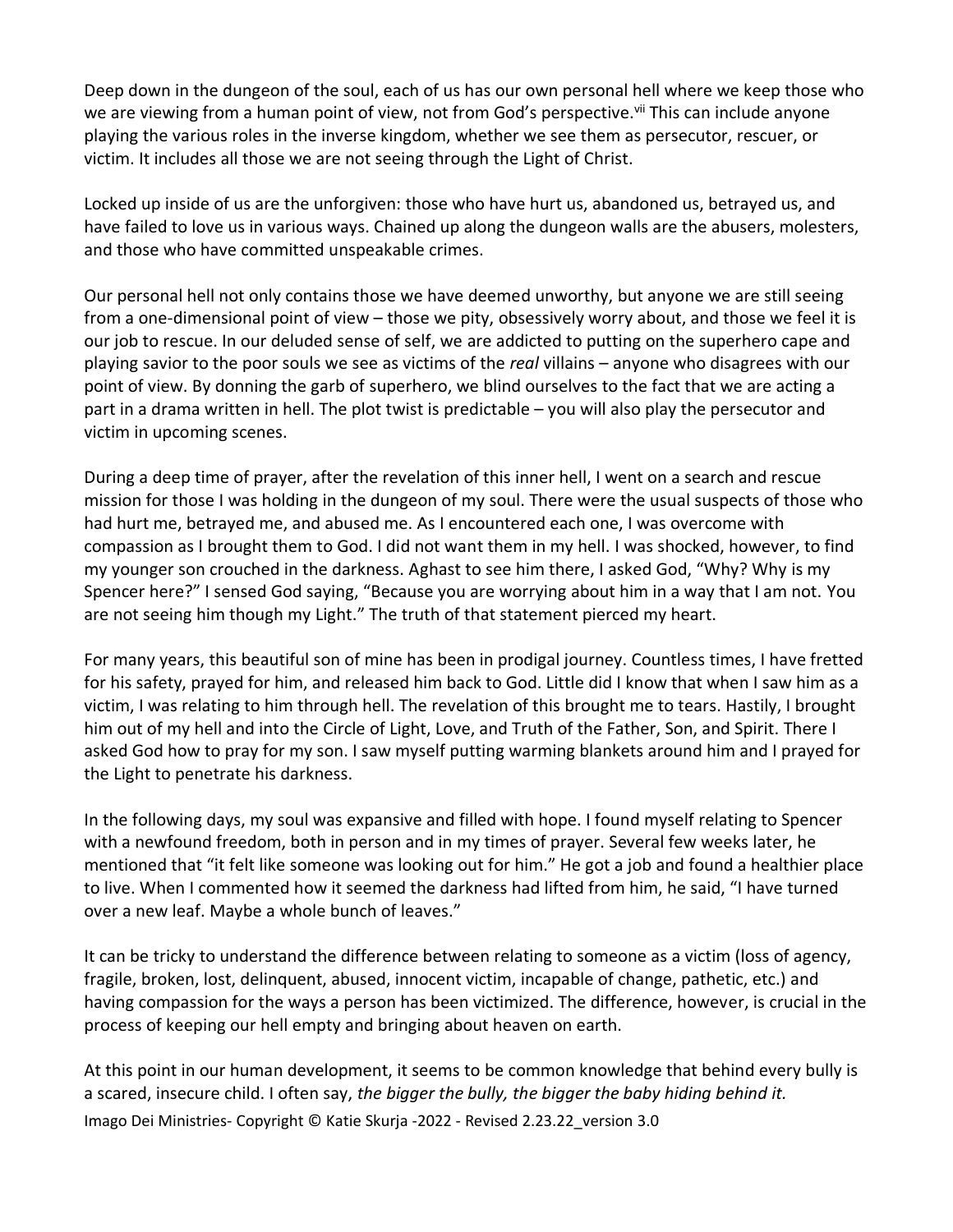What is not obvious to most these days is the fact that there is a bully hiding behind every victim. The bigger a person plays the victim card, the bigger the bully hiding behind the scenes. Remember the predator and prey sides we all have? The bully/predator is hiding its prey side, while the victim/prey person is hiding its predator side. Neurologists tell us the prey side of the brain is *stronger*! It is a case of the sheep in wolf's clothing vs. the wolf in sheep's clothing respectively.

In twenty years of doing inner healing prayer work with people who have experienced unspeakable pain in their lives, not once has God related to them as a victim. Is there recognition of the pain and victimization? Compassion? Absolutely abounding grace and compassion. But victim is an identity in hell – a place lacking the dignity, value, and worth God has bestowed on us as Light Bearers.

Thus, we are agreeing with hell when we see someone as a victim. We are not seeing them through the Light of Christ nor are we participating with bringing the true Light into their darkness. Only in the Light of Christ can we see the multi-dimensionality of a person, creating space for new possibilities.

In the inverse kingdom, the role of persecutor is acted out by wielding a gavel, the role of rescuer is acted out by wearing a superhero cape, and the role of victim is acted out by ensconcing oneself in a fragile China doll outfit.

This three-part play of persecutor, rescuer, and victim can also be acted out in a monologue of *me, myself, and I.* All of us have parts we have judged and locked away in the dungeons of our soul. For some, it is the young child part we long ago rejected because it caused trouble by being too trusting, too silly, or because it was taken advantage of by another. Perhaps you cast your child to hell because it costs too much to be vulnerable. Sometimes the child, our inner prey, is banished to the dungeon in hopes of keeping it safe from the pain of the world. In doing so, we lose touch with our humanity and the power of our vulnerability.

For others, it is the predator side that is banished to hell. Though it may seem like a righteous thing to do on face value, by doing so we are also cutting ourselves off from our power, voice, autonomy, and choice. In doing so, we create a power vacuum that other predators will fill, allowing the cycle of victimization to continue. We also convince ourselves that we no longer have the capacity for evil, unaware that our inner predator has the ability to shape-shift in myriad of ways.

There is a special place in our personal hell for the monsters, the truly evil, and the unredeemable. Depending on your political persuasions, your deepest dungeon may have Trump or Biden, Anthony Fauci or Steve Bannon, or the whole crew of either Fox News or CNN. Deeper still is the place where despots such as Hitler, Stalin, Mao Tse Tung, and others are held.

Though we may not be consciously aware of it, keeping these people and the undesirable aspects of our humanity tucked away in our dungeons makes us feel safe and in control. "At least I am not *that bad*…i.e. evil, weak, stupid, lazy, needy, crazy, out-of-control, mean, controlling, toxic, hateful, etc., etc."

Imago Dei Ministries- Copyright © Katie Skurja -2022 - Revised 2.23.22\_version 3.0 This personal hell of ours requires us to wield the gavel of judgment against ourselves and others. But as it turns out, we make horrible gods. There is a catch to playing a part in this cosmic drama of the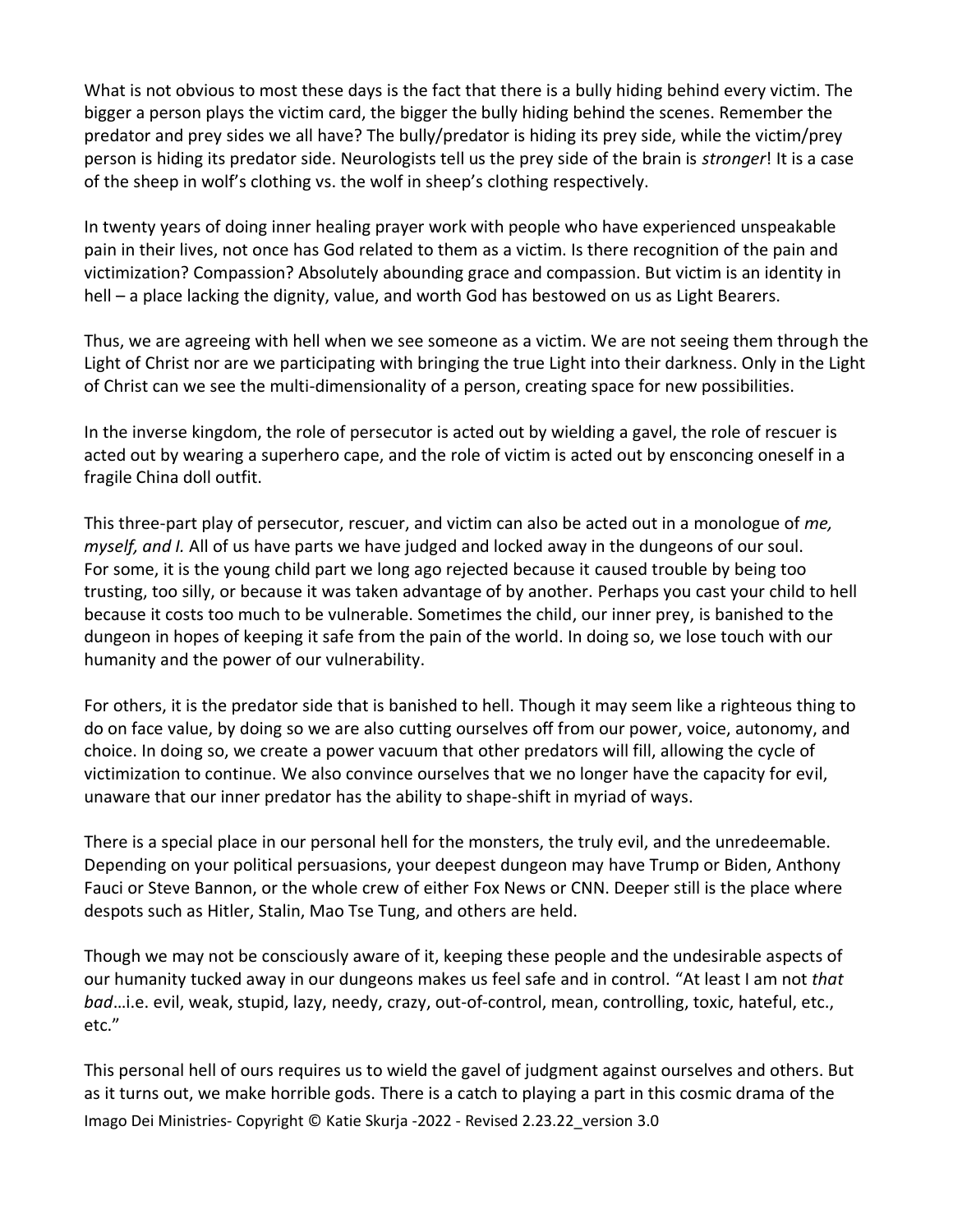inverse kingdom. It is written in the fine print we fail to pay attention to when we sign on dotted line: When we judge, we are tied to that person or part of self through judgement and darkness.<sup>viii</sup> We end up cooperating with darkness instead of living in and through the Light of Christ.

Because we are all connected as image bearers, the Light that is in all,  $\dot{x}$  what we do to one, we do to all, including ourselves.

Jesus said, "Where two or more gathered in my name, there I am in the midst." His name is not a magic incantation (…*In Jesus' name*…). It is a state of being. In Light. In Love. In Forgiveness. It is in the kingdom of heaven on earth. Holding people in our personal hell is the antithesis of living in his name.

Take a moment to drop down into the dungeon of your soul to see who is hiding in your personal hell. Who are you holding in there? What are the charges?

Bring them before Christ on the cross, standing in front of him. How does Christ look upon them? Which ones are excluded from the statement, "Father, forgive them for they know not what they have done?" Which ones does he banish back to hell?

Are you willing to lay down your gavel? Can you let Christ be the judge? Are you willing to take off your superhero cape and let Christ be the savior? Are you willing to step out of the restrictive China doll suit in order to let God heal the pain and darkness underneath?

Keeping our personal hell empty is not a one and done exercise. Our superhero cape has a life of its own and does not easily stay in the closet. Time and again, our fingers will itch to pick up the gavel, even if to our own demise. When we get hurt or offended, we will be tempted to slip back into the fragile China doll outfit.

Take the next step…. Bring the residents of your hell into the Light, the Circle of Trinity. See yourself and the *others* standing before Jesus. What do you notice? What does he want to say or do?

Let's make it our business to bring about heaven on earth, refusing to participate in the divisive ways of hell on earth. By standing side-by-side with our brothers and sisters (all human beings) before God, we will come to trust that the Light really is more powerful than darkness.

Thy kingdom come, thy will be done, on earth as it is in heaven.

<sup>i</sup> Matt. 6:10

ii Mark 12:30-31

iii https://www.youtube.com/watch?v=xtf4FDlpPZ8

iv I lay down my life….

 $v$  1 John 3:15

vi Luke 23:34

vii 2 Cor. 5:16

viii Matt. 7:1-3; Luke 6:37-42; Romans 14:1-12; Romans 2:1; John 8:7; 1 Corinthians 4:5

ix John 1:9